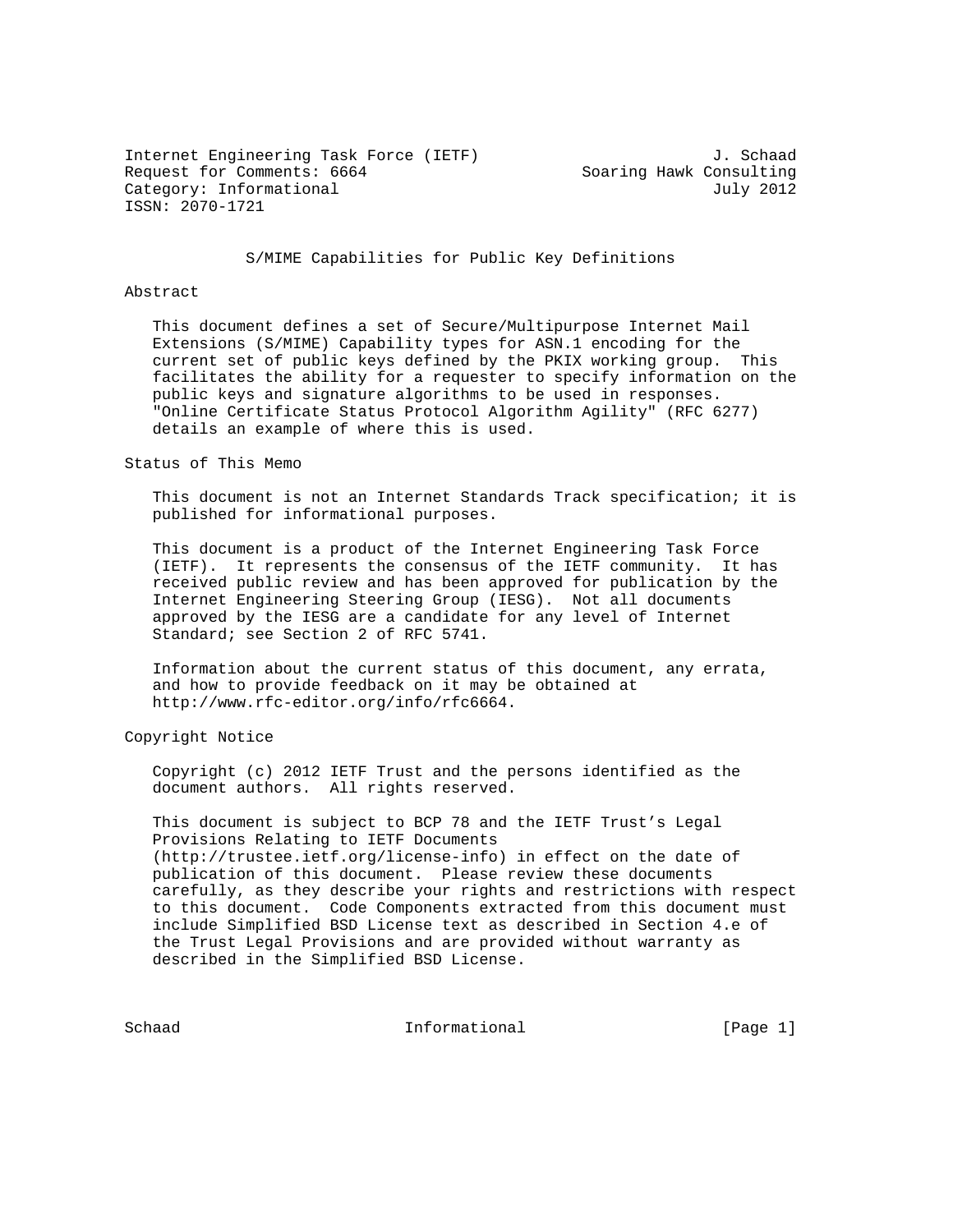Table of Contents

|                |                                                 |  |  | 2              |
|----------------|-------------------------------------------------|--|--|----------------|
| 1 1            |                                                 |  |  |                |
| 1.2.           | Requirements Terminology                        |  |  | 4              |
|                |                                                 |  |  | $\overline{4}$ |
|                | 2.1. Generic RSA Public Keys                    |  |  | 4              |
|                | 2.2. RSASSA-PSS Signature Public Keys           |  |  | -5             |
|                | 2.3. RSAES-OAEP Key Transport Public Keys       |  |  | 6              |
|                |                                                 |  |  | 7              |
| 3.1.           | DSA Signature Public Key 7                      |  |  |                |
| 3.2.           | DH Key Agreement Keys                           |  |  | -8             |
|                |                                                 |  |  |                |
|                | 4.1. Generic Elliptic Curve Keys 9              |  |  |                |
|                | 4.2. Elliptic Curve DH Keys 10                  |  |  |                |
|                | 4.3. Elliptic Curve MQV Keys 10                 |  |  |                |
|                | 5. RSASSA-PSS Signature Algorithm Capability 10 |  |  |                |
|                | 6. Security Considerations 12                   |  |  |                |
| 7 <sub>1</sub> |                                                 |  |  |                |
| 71             | Normative References 13                         |  |  |                |
| 7.2.           | Informative References 13                       |  |  |                |
|                | Appendix A. 2008 ASN.1 Module 15                |  |  |                |
|                | Appendix B. 1988 ASN.1 Module 18                |  |  |                |
|                |                                                 |  |  |                |

### 1. Introduction

 In the process of dealing with the Online Certificate Status Protocol (OCSP) agility issues in [RFC6277], it was noted that we really wanted to describe information to be used in selecting a public key, but we did not have any way of doing so. This document fills that hole by defining a set of Secure/Multipurpose Internet Mail Extensions (S/MIME) Capability types for a small set of public key representations.

 S/MIME capabilities were originally defined in [SMIMEv3-MSG] as a way for the sender of an S/MIME message to tell the recipient of the message the set of encryption algorithms that were supported by the sender's system. In the beginning, the focus was primarily on communicating the set of encryption algorithms that were supported by the sender. Over time, it was expanded to allow for an S/MIME client to state that it supported new features such as the compression data type and binary encoded contents. The structure was defined so that parameters can be passed in as part of the capability to allow for subsets of algorithms to be used. This was used for the RC2 encryption algorithm, although only two values out of the set of values were ever used. The goal of restricting the set of values is to allow a client to use a simple binary comparison in order to check

Schaad **Informational Informational** [Page 2]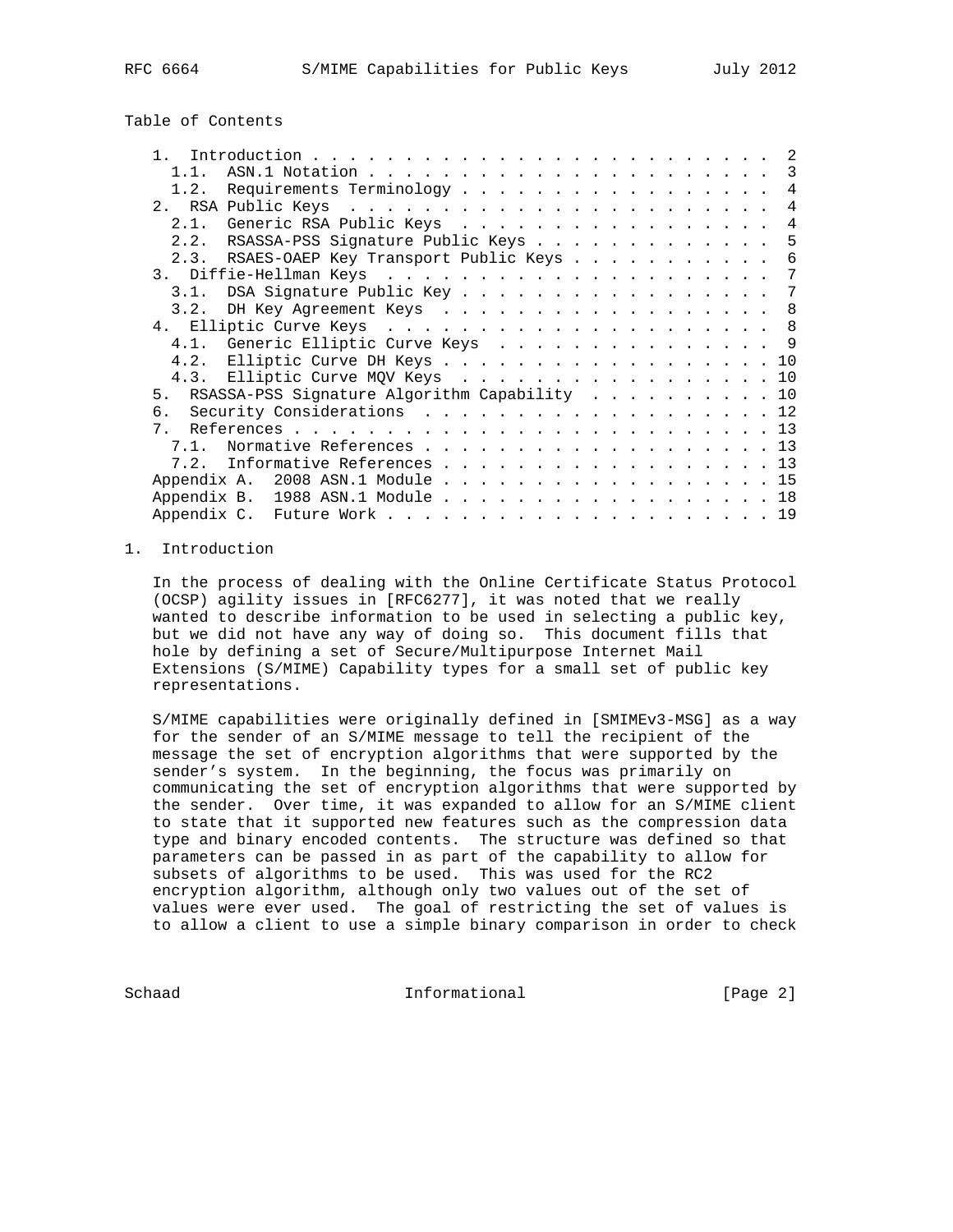for equality. The client should never need to decode the capability and do an element-by-element comparison. Historically, this has not been a problem as the vast majority of S/MIME capabilities consist of just the algorithm identifier for the algorithm.

 Many people are under the impression that only a single data structure can be assigned to an object identifier, but this is not the case. As an example, the OID rsaEncryption is used in multiple locations for different data. It represents a public key, a key transport algorithm (in S/MIME), and was originally used in the Public-Key Cryptography Standards (PKCS) #7 specification as a signature value identifier (this has since been changed by the S/MIME specifications). One of the implications is that when mapping an object identifier to a data type structure, the location in the ASN.1 structure needs to be taken into consideration as well.

1.1. ASN.1 Notation

 The main body of the text is written using snippets of ASN.1 that are extracted from the ASN.1 2008 module in Appendix A. ASN.1 2008 is used in this document because it directly represents the metadata that is not representable in the 1988 version of ASN.1 but instead is part of the text. In keeping with the current policy of the PKIX working group, the 1988 module along with the text is the normative module. In the event of a conflict between the content of the two modules, the 1988 module is authoritative.

 When reading this document, it is assumed that you will have a degree of familiarity with the basic object module that is presented in Section 3 of RFC 5912 [RFC5912]. We use the SMIME-CAPS object in this document; it associates two fields together in a single object.

 SMIME-CAPS ::= CLASS { &id OBJECT IDENTIFIER UNIQUE, &Type OPTIONAL }

WITH SYNTAX { [TYPE &Type] IDENTIFIED BY &id }

These fields are:

 &id contains an object identifier. When placed in an object set, this element is tagged so that no two elements can be placed in the set that have the same value in the &id field. Note that this is not a restriction saying that only a single object can exist with a single object identifier.

Schaad **Informational Informational** [Page 3]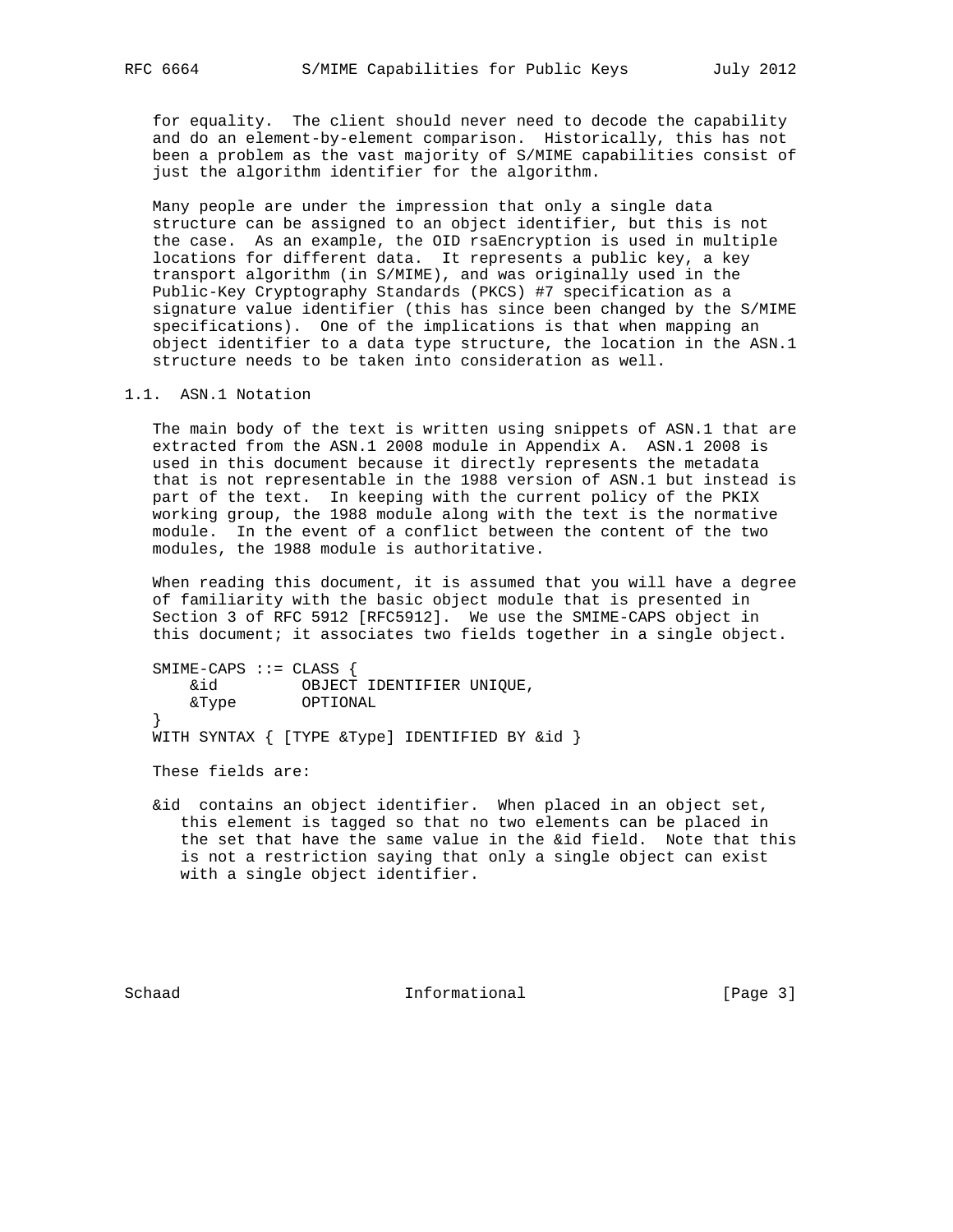&Type optionally contains an ASN.1 type identifier. If the field &Type is not defined, then the optional parameters field of the AlgorithmIdentifier type would be omitted.

 The class also has a specialized syntax for how to define an object in this class. The all uppercase words TYPE IDENTIFIER and BY are syntactic sugar to make it easier to read. The square brackets define optional pieces of the syntax.

 The ASN.1 syntax permits any field in an object to be referenced in another location. This means that if an object called foo has a field named &value, the value can be directly referenced as foo.& value. This means that any updates to values or types are automatically propagated, and we do not need to replicate the data.

1.2. Requirements Terminology

 When capitalized, the key words "MUST", "MUST NOT", "REQUIRED", "SHALL", "SHALL NOT", "SHOULD", "SHOULD NOT", "RECOMMENDED", "MAY", and "OPTIONAL" in this document are to be interpreted as described in [RFC2119].

2. RSA Public Keys

 There are currently three different public key object identifiers for RSA public keys. These are RSA, RSA Encryption Scheme - Optimal Asymmetric Encryption Padding (RSAES-OAEP), and RSA Signature Scheme with Appendix - Probabilistic Signature Scheme (RSASSA-PSS).

2.1. Generic RSA Public Keys

 Almost all RSA keys that are contained in certificates today use the generic RSA public key format and identifier. This allows for the public key to be used both for key transport and for signature validation (assuming it is compatible with the bits in the key usage extension). The only reason for using one of the more specific public key identifiers is if the user wants to restrict the usage of the RSA public key to a specific algorithm.

 For the generic RSA public key, the S/MIME capability that is advertised is a request for a specific key size to be used. This would normally be used for dealing with a request on the key to be used for a signature that the client would then verify. In general, the user would provide a specific key when a key transport algorithm is being considered.

Schaad **Informational Informational** [Page 4]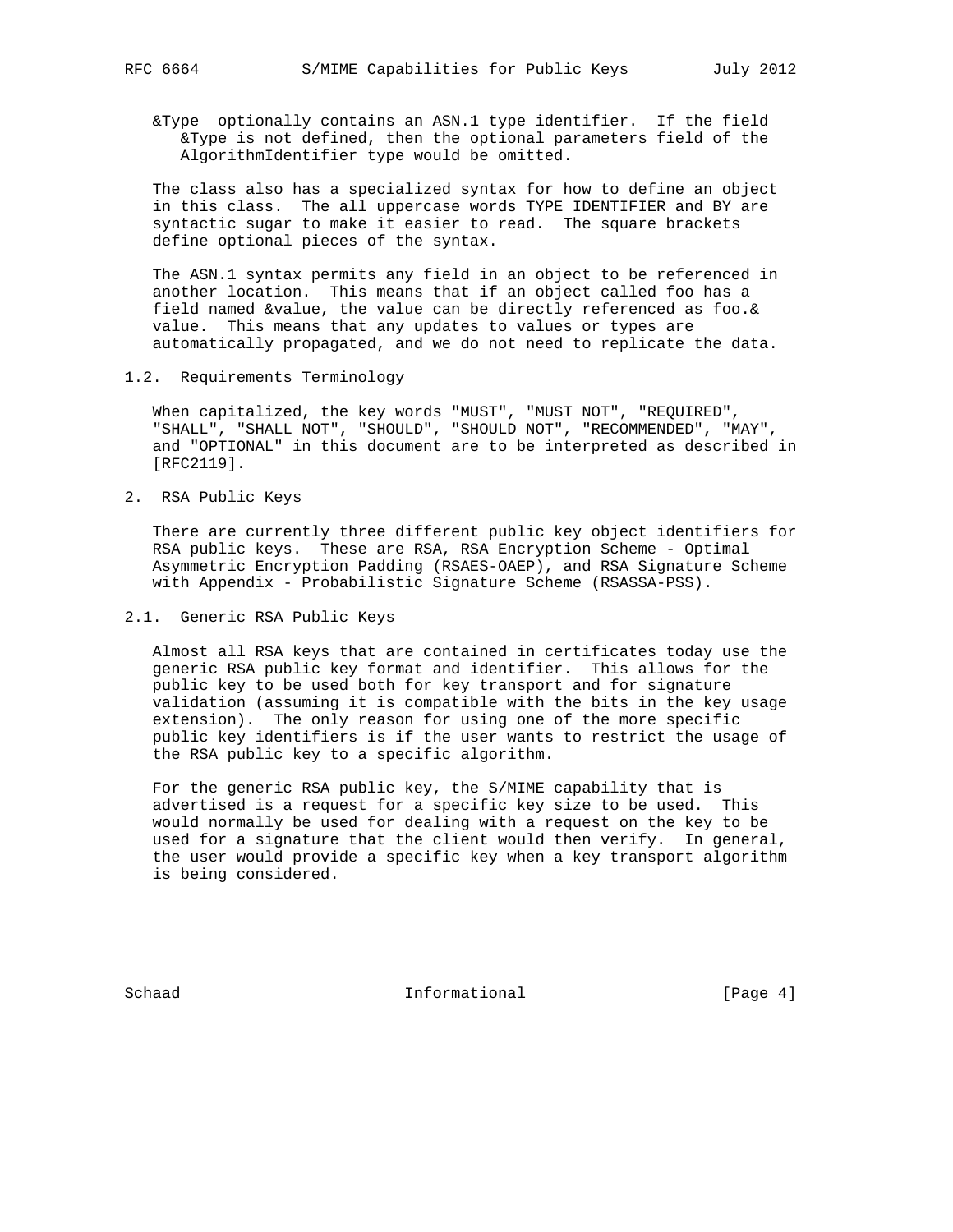The ASN.1 that is used for the generic RSA public key is defined as below:

```
 scap-pk-rsa SMIME-CAPS ::= {
       TYPE RSAKeyCapabilities
       IDENTIFIED BY pk-rsa.&id
     }
     RSAKeyCapabilities ::= SEQUENCE {
minKeySize RSAKeySize,
 maxKeySize RSAKeySize OPTIONAL
     }
 RSAKeySize ::= INTEGER (1024 | 2048 | 3072 | 4096 | 7680 |
8192 | 15360, ...)
```
In the above ASN.1, we have defined the following:

- scap-pk-rsa is a new SMIME-CAPS object. This object associates the existing object identifier (rsaEncryption) used for the public key in certificates (defined in [RFC3279] and [RFC5912]) with a new type defined in this document.
- RSAKeyCapabilities carries the set of desired capabilities for an RSA key. The fields of this type are:
	- minKeySize contains the minimum length of the RSA modulus to be used. This field SHOULD NOT contain a value less than 1024.
	- maxKeySize contains the maximum length of the RSA modules that should be used. If this field is absent, then no maximum length is requested/expected. This value is normally selected so as not to cause the current code to run unacceptably long when processing signatures.
- RSAKeySize provides a set of suggested values to be used. The values 1024, 2048, 3072, 7680, and 15360 are from the NIST guide on signature sizes [NIST-SIZES] while the others are common powers of two that are used. The list is not closed, and other values can be used.
- 2.2. RSASSA-PSS Signature Public Keys

 While one will use the generic RSA public key identifier in a certificate most of the time, the RSASSA-PSS identifier can be used if the owner of the key desires to restrict the usage of the key to just this algorithm. This algorithm does have the ability to place a

Schaad **Informational Informational** [Page 5]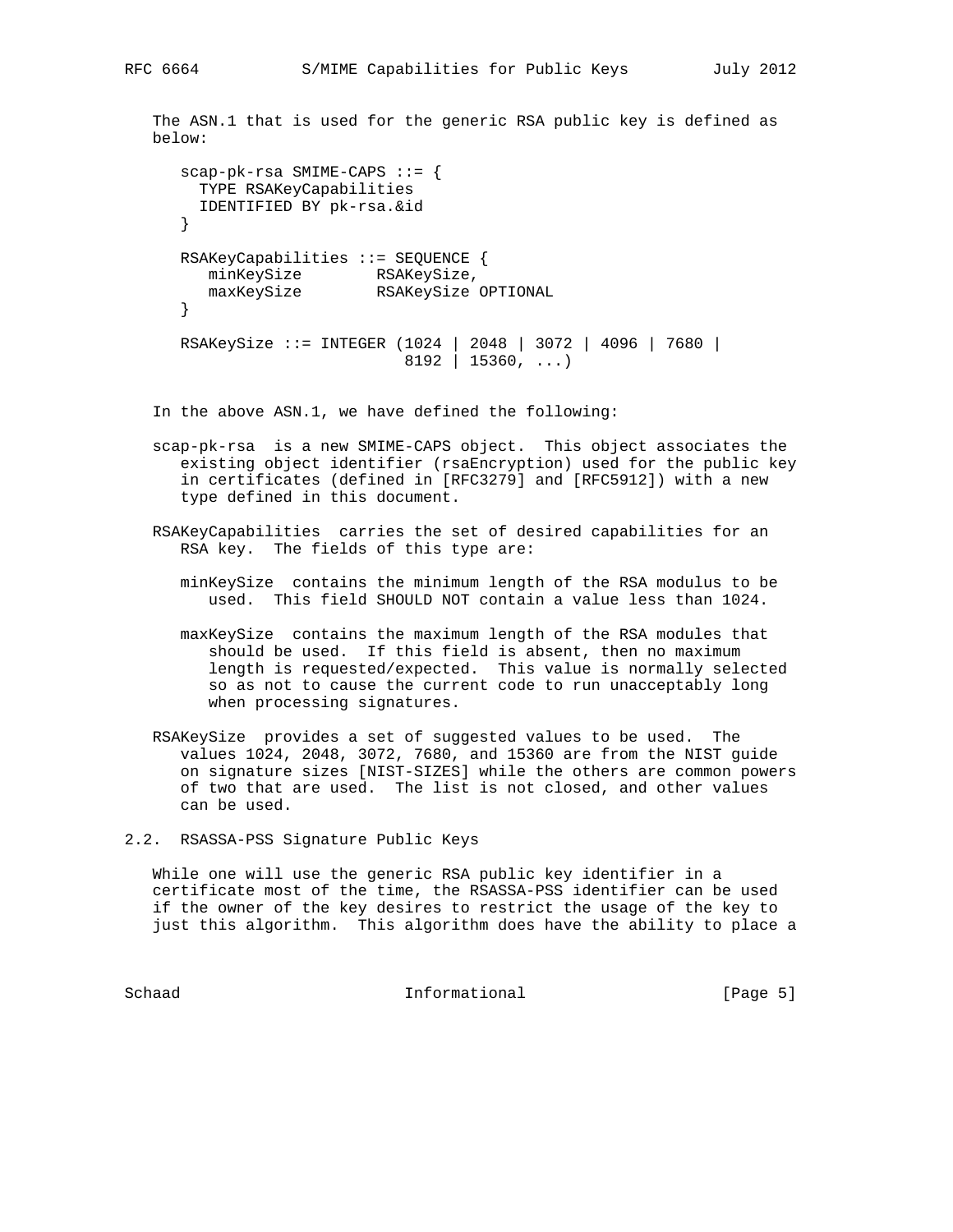set of algorithm parameters in the public key info structure, but they have not been included in this location as the same information should be carried in the signature S/MIME capabilities instead.

 The ASN.1 that is used for the RSASSA-PSS public key is defined below:

```
 scap-pk-rsaSSA-PSS SMIME-CAPS ::= {
  TYPE RSAKeyCapabilities
  IDENTIFIED BY pk-rsaSSA-PSS.&id
 }
```
In the above ASN.1, we have defined the following:

- scap-pk-rsaSSA-PSS is a new SMIME-CAPS object. This object associates the existing object identifier (id-RSASSA-PSS) used for the public key certificates (defined in [RFC4055] and [RFC5912]) with type RSAKeyCapabilities.
- 2.3. RSAES-OAEP Key Transport Public Keys

 While one will use the generic RSA public key identifier in a certificate most of the time, the RSAES-OAEP identifier can be used if the owner of the key desires to restrict the usage of the key to just this algorithm. This algorithm does have the ability to place a set of algorithm parameters in the public key info structure, but they have not been included in this location as the same information should be carried in the key transport S/MIME capabilities instead.

 The ASN.1 that is used for the RSAES-OAEP public key is defined below:

```
 scap-pk-rsaES-OAEP SMIME-CAPS ::= {
  TYPE RSAKeyCapabilities
  IDENTIFIED BY pk-rsaES-OAEP.&id
 }
```
In the above ASN.1, we have defined the following:

 scap-pk-rsaES-OAEP is a new SMIME-CAPS object. This object associates the existing object identifier (id-RSAES-OAEP) used for the public key certificates (defined in [RFC4055] and [RFC5912]) with type RSAKeyCapabilities.

Schaad **Informational Informational** [Page 6]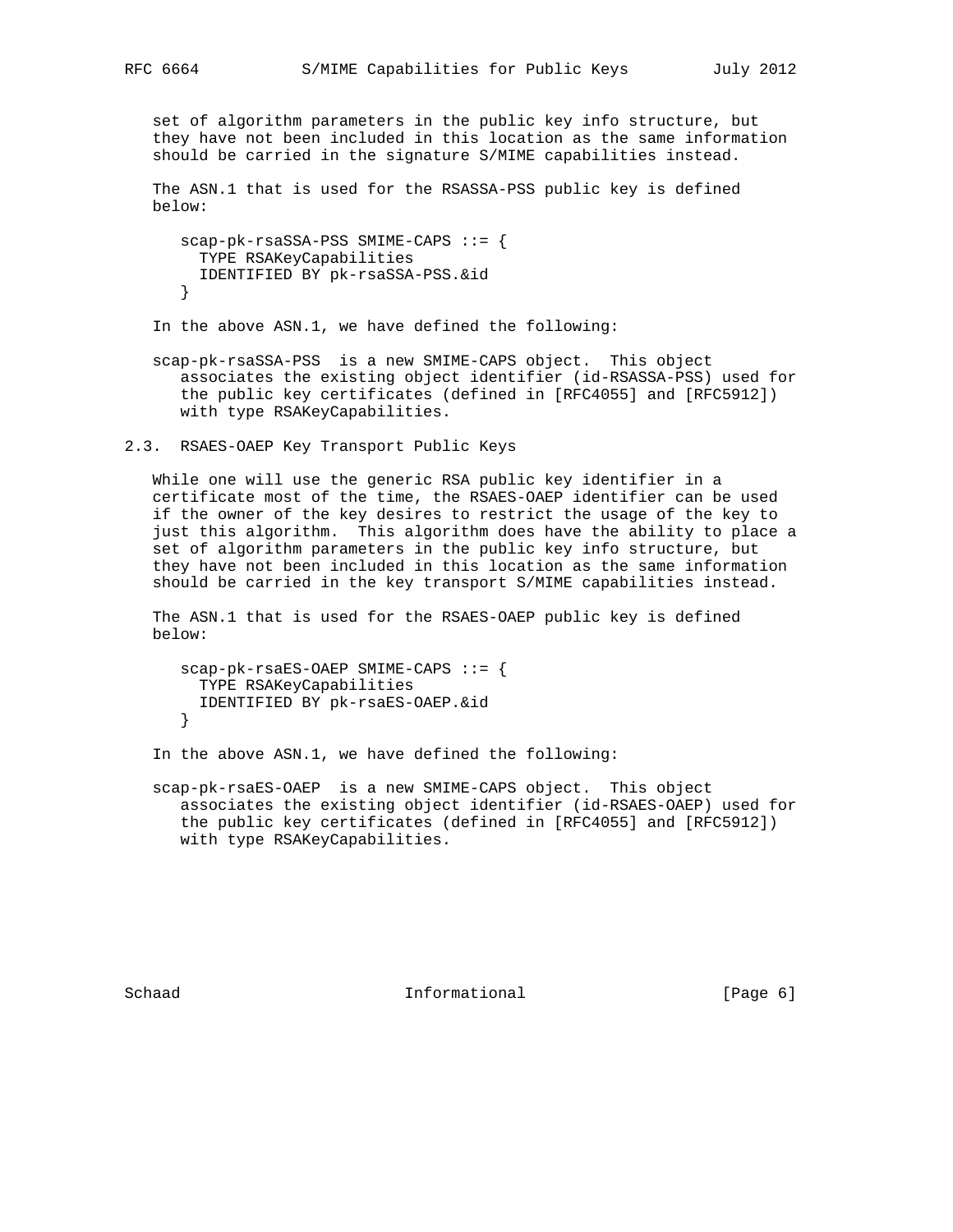3. Diffie-Hellman Keys

 There are currently two Diffie-Hellman (DH) public key object identifiers. These are DH key agreement and Digital Signature Standard (DSA).

3.1. DSA Signature Public Key

This public key type is used for the validation of DSA signatures.

The ASN.1 that is used for DSA keys is defined below:

```
 scap-pk-dsa SMIME-CAPS ::= {
      TYPE DSAKeyCapabilities
      IDENTIFIED BY pk-dsa.&id
     }
     DSAKeyCapabilities ::= CHOICE {
        keySizes [0] SEQUENCE {
minKeySize DSAKeySize,
maxKeySize DSAKeySize OPTIONAL,
maxSizeP [1] INTEGER OPTIONAL,
maxSizeQ [2] INTEGER OPTIONAL,
maxSizeG [3] INTEGER OPTIONAL
        },
        keyParams [1] pk-dsa.&Params
     }
     DSAKeySize ::= INTEGER (1024 | 2048 | 3072 | 7680 | 15360 )
```
In the above ASN.1, we have defined the following:

- scap-pk-dsa is a new SMIME-CAPS object. This object associates the existing object identifier (id-dsa) used for the public key in certificates (defined in [RFC3279] and [RFC5912]) with a new type defined here, DSAKeyCapabilities.
- DSAKeyCapabilities carries the desired set of capabilities for the DSA key. The fields of this type are:
	- keySizes is used when only a key size is needed to be specified and not a specific group. It is expected that this would be the most commonly used of the two options. In key sizes, the fields are used as follows:
		- minKeySize contains the minimum length of the DSA modulus to be used.

Schaad **Informational Informational** [Page 7]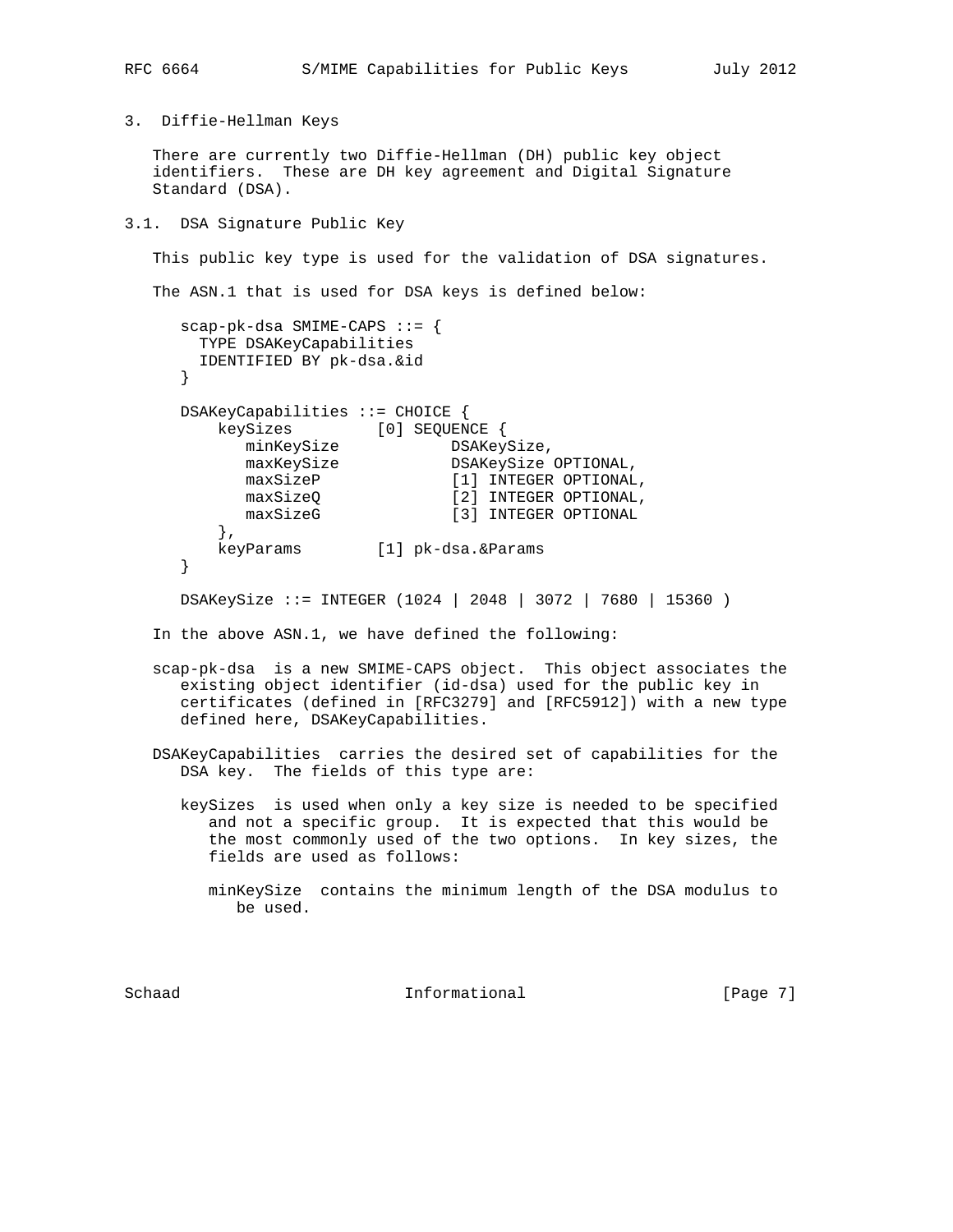- maxKeySize contains the maximum length of the DSA modules that should be used. If this field is absent, then no maximum length is requested/expected.
- maxSizeP contains the maximum length of the value p that should be used. If this field is absent, then no maximum length is imposed.
- maxSizeQ contains the maximum length of the value q that should be used. If this field is absent, then no maximum length is imposed.
- maxSizeG contains the maximum length of the value g that should be used. If this field is absent, then no maximum length is imposed.
- keyParams contains the exact set of DSA for the key used to sign the message. This field is provided for completeness and to match the fields for Elliptic Curve; however, it is expected that usage of this field will be extremely rare.

3.2. DH Key Agreement Keys

This public key type is used with the DH key agreement algorithm.

The ASN.1 that is used for DH keys is defined below:

 scap-pk-dh SMIME-CAPS ::= { TYPE DSAKeyCapabilities IDENTIFIED BY pk-dh.&id }

In the above ASN.1, we have defined the following:

- scap-pk-dh is a new SMIME-CAPS object. This object associates the existing object identifier (dhpublicnumber) used for the public key algorithm in the certificates (defined in [RFC3279] and [RFC5912]) with a new type defined above, DSAKeyCapabilities.
- 4. Elliptic Curve Keys

 There are currently three Elliptic Curve Cryptography (ECC) public key object identifiers. These are EC, EC-DH, and Elliptic Curve Menezes-Qu-Vanstone (EC-MQV).

Schaad **Informational Informational** [Page 8]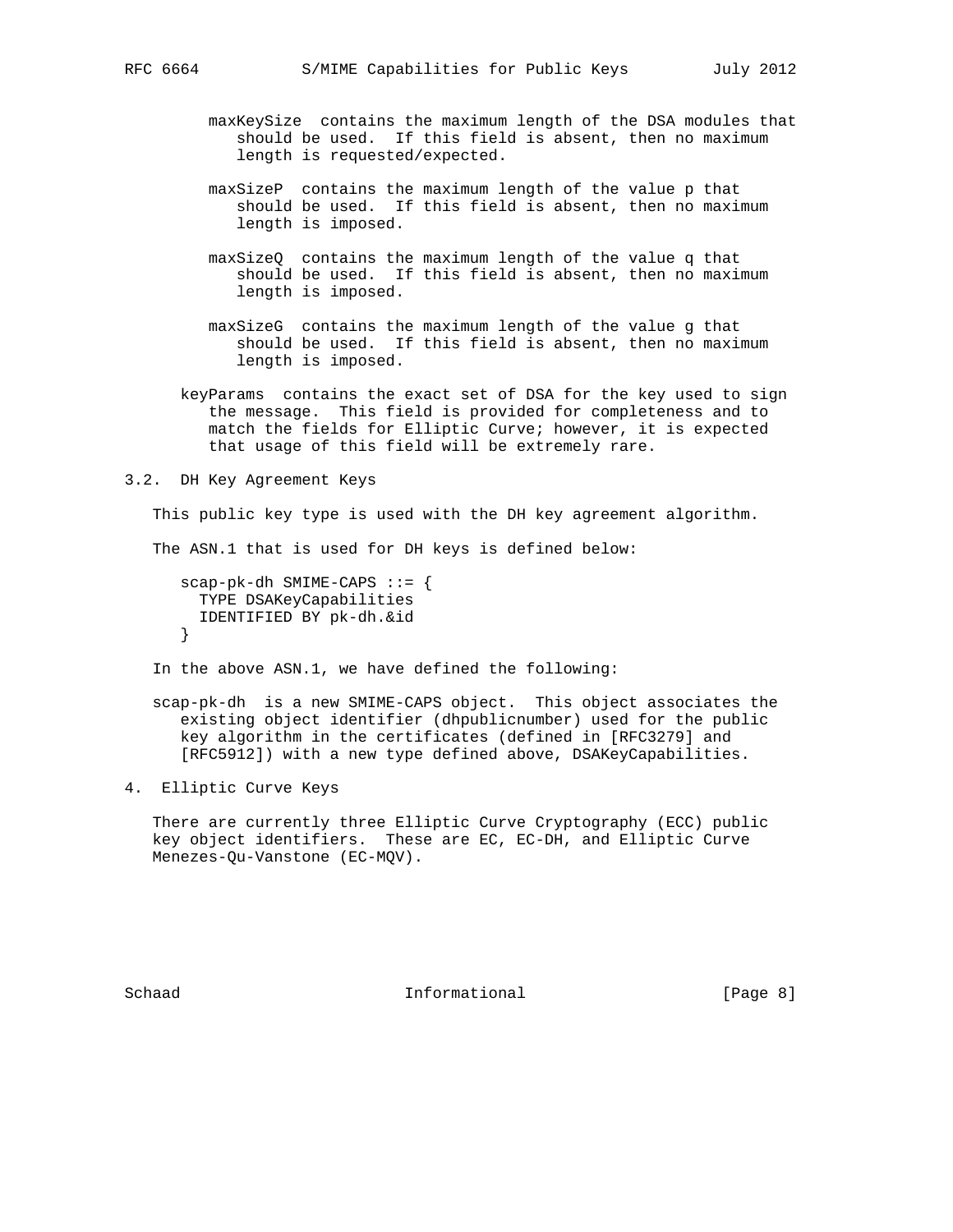# 4.1. Generic Elliptic Curve Keys

 Almost all ECC keys that are contained in certificates today use the generic ECC public key format and identifier. This allows for the public key to be used both for key agreement and for signature validation (assuming the appropriate bits are in the certificate). The only reason for using one of the more specific public key identifier is if the user wants to restrict the usage of the ECC public key to a specific algorithm.

 For the generic ECC public key, the S/MIME capability that is advertised is a request for a specific group to be used.

 The ASN.1 that is used for the generic ECC public key is defined below:

 $scap-pk-ec$  SMIME-CAPS ::= { TYPE EC-SMimeCaps IDENTIFIED BY pk-ec.&id } EC-SMimeCaps ::= SEQUENCE (SIZE (1..MAX)) OF ECParameters

In the above ASN.1, we have defined the following:

- scap-pk-ec is a new SMIME-CAPS object. This object associates the existing object identifier (id-ecPublicKey) used for the public key algorithm in the certificates (defined in [RFC5480] and [RFC5912]) with the new type EC-SMimeCaps.
- EC-SMimeCaps carries a sequence of at least one ECParameters structure. This allows for multiple curves to be requested in a single capability request. A maximum/minimum style of specifying sizes is not provided as much greater care is required in selecting a specific curve than is needed to create the parameters for a DSA/DH key. As specified in [RFC5480], for PKIX-compliant certificates, only the namedCurve choice of ECParameters is expected to be used.

Schaad **Informational Informational** [Page 9]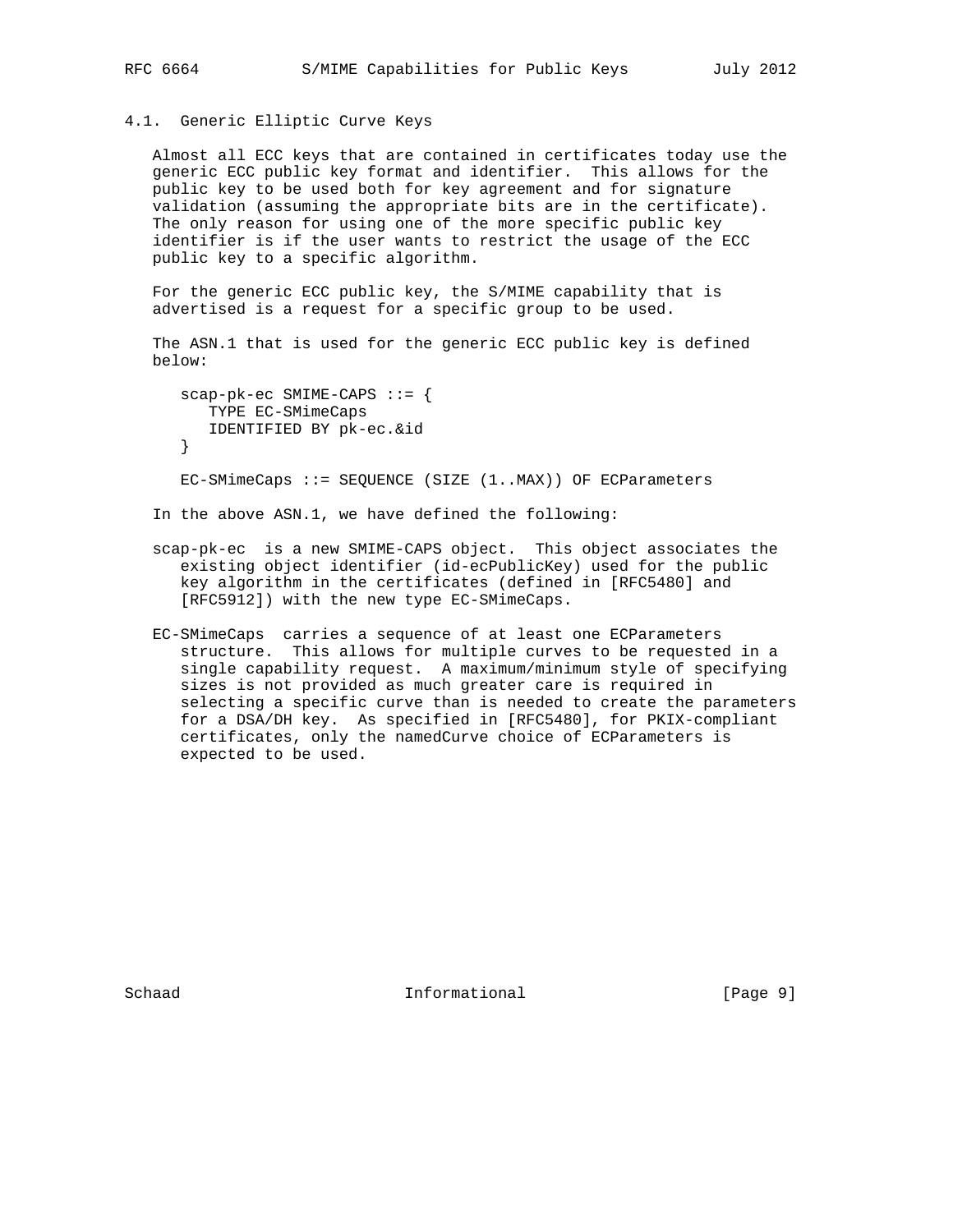4.2. Elliptic Curve DH Keys

 This public key type is used with the Elliptic Curve Diffie-Hellman key agreement algorithm.

The ASN.1 that is used for EC-DH keys is defined below:

```
 scap-pk-ecDH SMIME-CAPS ::= {
  TYPE EC-SMimeCaps
   IDENTIFIED BY pk-ecDH.&id
 }
```
In the above ASN.1, we have defined the following:

 scap-pk-ecDH is a new SMIME-CAPS object. This object associates the existing object identifier (id-ecDH) used for the public key algorithm in the certificate (defined in [RFC5480] and [RFC5912]) with the same type structure used for public keys.

4.3. Elliptic Curve MQV Keys

 This public key type is used with the Elliptic Curve MQV key agreement algorithm.

The ASN.1 that is used for EC-MQV keys is defined below:

```
 scap-pk-ecMQV SMIME-CAPS ::= {
   TYPE EC-SMimeCaps
   IDENTIFIED BY pk-ecMQV.&id
 }
```
In the above ASN.1, we have defined the following:

 scap-pk-ecMQV is a new SMIME-CAPS object. This object associates the existing object identifier (id-ecMQV) used for the public key algorithm in the certificate (defined in [RFC5480] and [RFC5912]) with the same type structure used for public keys.

5. RSASSA-PSS Signature Algorithm Capability

 This document defines a new SMIMECapability for the RSASSA-PSS signature algorithm. One already exists in [RFC4055] where the parameters field is not used.

 When the S/MIME group defined an S/MIME capability for the RSASSA-PSS signature algorithm, it was done in the context of how S/MIME defines and uses S/MIME capabilities. When placed in an S/MIME message [SMIME-MSG] or in a certificate [RFC4262], it is always placed in a

Schaad **Informational** [Page 10]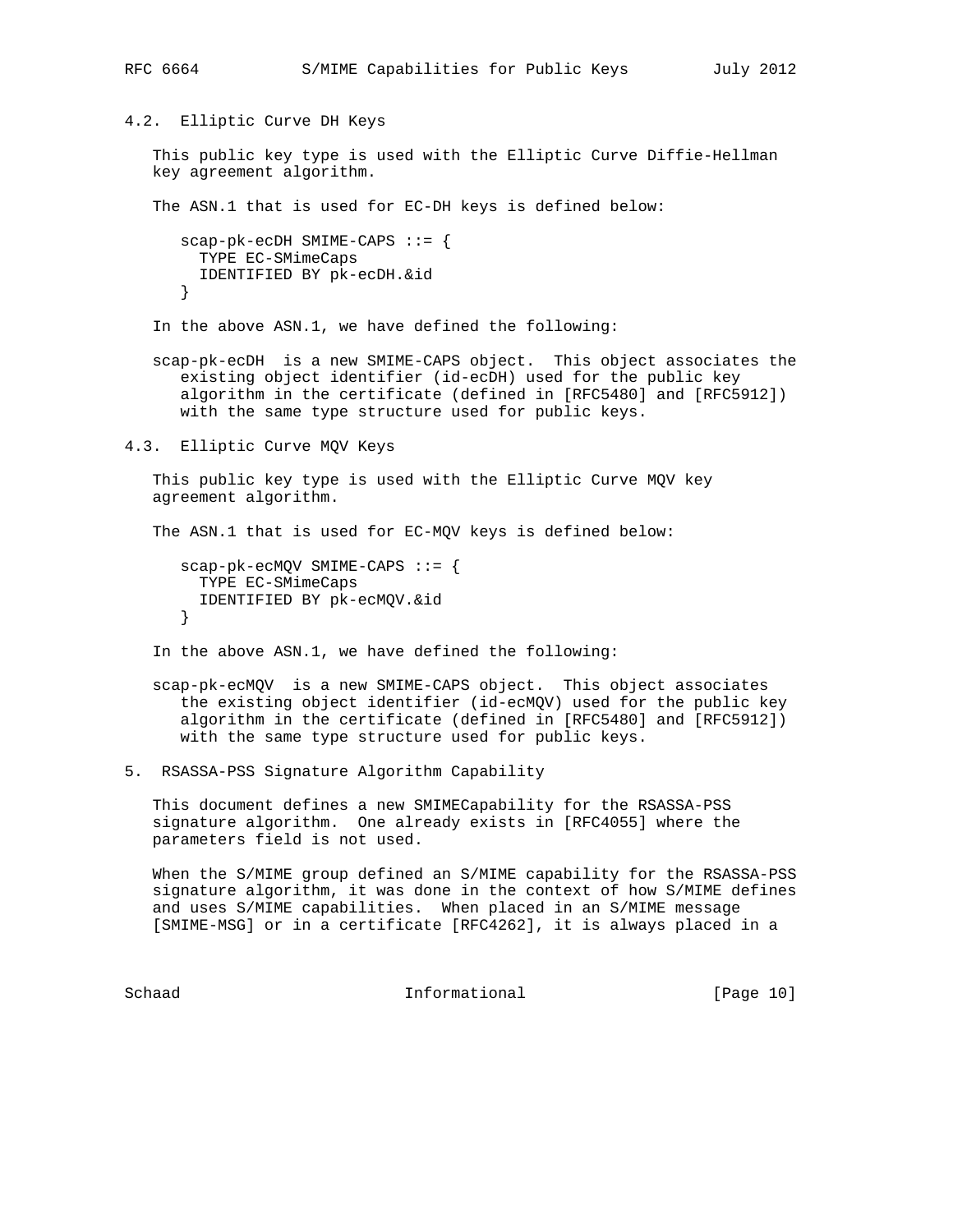sequence of capabilities. This means that one could place the identifier for RSASSA-PSS in the sequence along with the identifier for MD5, SHA-1, and SHA-256. The assumption was then made that one could compute the matrix of all answers, and the publisher would support all elements in the matrix. This has the possibility that the publisher could accidentally publish a point in the matrix that is not supported.

 In this situation, there is only a single item that is published. This means that we need to publish all of the associated information along with the identifier for the signature algorithm in a single entity. For this reason, we now define a new parameter type to be used as the SMIMECapability type, which contains a hash identifier and a mask identifier. The ASN.1 used for this is as follows:

```
 scap-sa-rsaSSA-PSS SMIME-CAPS ::= {
       TYPE RsaSsa-Pss-sig-caps
       IDENTIFIED BY sa-rsaSSA-PSS.&id
    }
    RsaSsa-Pss-sig-caps ::= SEQUENCE {
      hashAlg SMIMECapability{{ MaskAlgorithmSet }},
       maskAlg SMIMECapability{{ ... }} OPTIONAL,
      trailerField INTEGER DEFAULT 1
    }
    scap-mf-mgf1 SMIME-CAPS ::= {
      TYPE SMIMECapability\{ \ldots \} IDENTIFIED BY id-mgf1
    }
   MaskAlgorithmSet SMIME-CAPS :: = \{scap-mf-mgf1, ... \} In the above ASN.1, we have defined the following:
```
 scap-sa-rsaSSA-PSS is a new SMIME-CAPS object. This object associates the existing object identifier (id-RSASSA-PSS) used for the signature algorithm (defined in [RFC4055] and [RFC5912]) with the new type RsaSsa-Pss-sig-caps.

 RsaSsa-Pss-sig-caps carries the desired set of capabilities for the RSASSA-PSS signature algorithm. The fields of this type are:

 hashAlg contains the S/MIME capability for the hash algorithm we are declaring we support with the RSASSA-PSS signature algorithm.

Schaad **Informational Informational** [Page 11]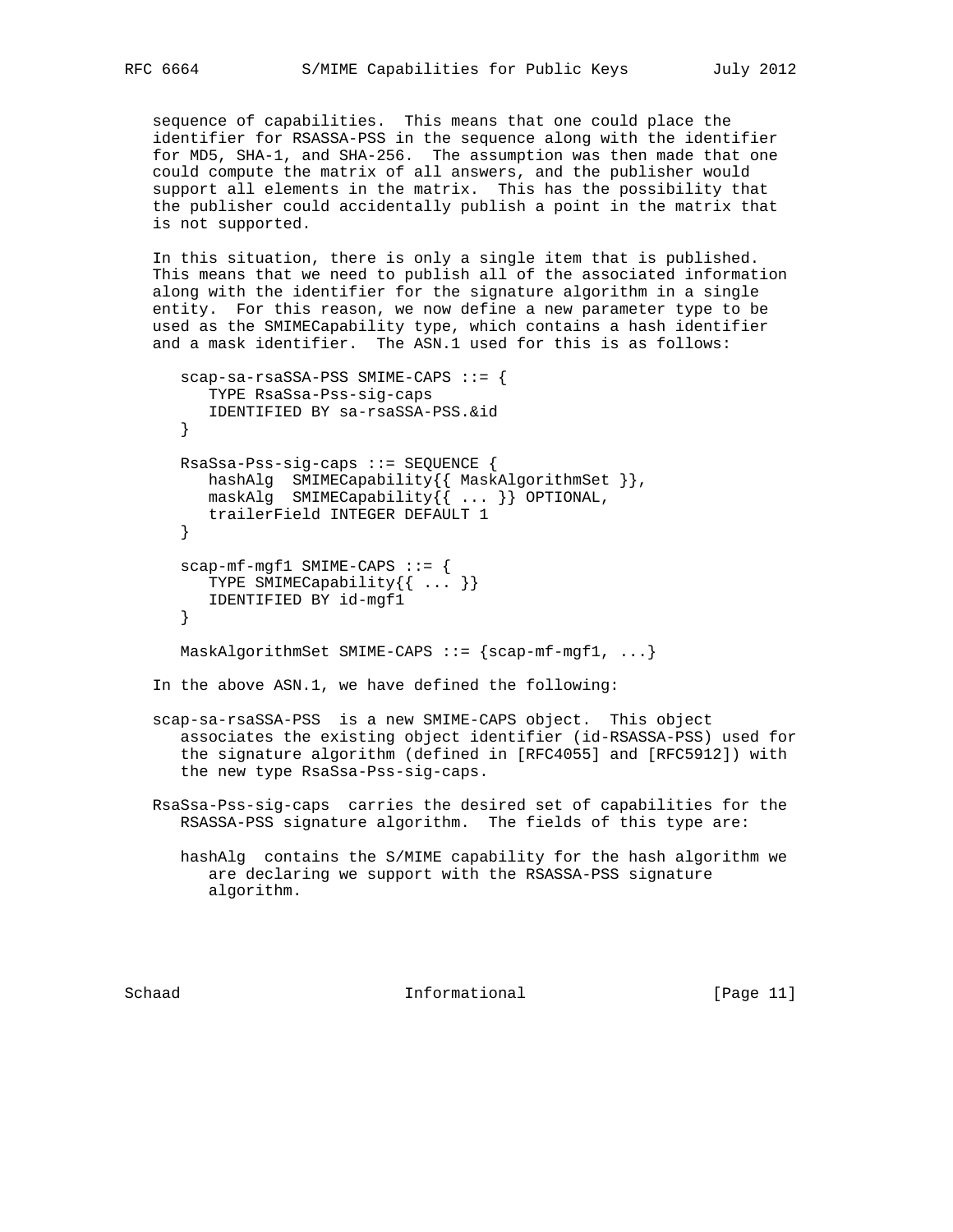- maskAlg contains the S/MIME capability for the mask algorithm we are declaring we support with the RSASSA-PSS signature algorithm.
- trailerField specifies which trailer field algorithm is being supported. This MUST be the value 1.

 NOTE: In at least one iteration of the design, we used a sequence of hash identifiers and a sequence of masking functions and again made the assumption that the entire matrix would be supported. This has been removed at this point since the original intent of S/MIME capabilities is that one should be able to do a binary comparison of the DER encoding of the field and determine a specific capability was published. We could return to using the sequence if we wanted to lose the ability to do a binary compare but needed to shorten the encodings. This does not currently appear to be an issue at this point.

6. Security Considerations

 This document provides new fields that can be placed in an S/MIME capabilities sequence. There are number of considerations that need to be taken into account when doing this.

 As mentioned above, we have defined data structures to be associated with object identifiers in cases where an association already exists. When either encoding or decoding structures, care needs to be taken that the association used is one appropriate for the location in the surrounding ASN.1 structure. This means that one needs to make sure that only public keys are placed in public key locations, signatures are placed in signature locations, and S/MIME capabilities are placed in SMIMECapability locations. Failure to do so will create decode errors at best and can cause incorrect behavior at worst.

 The more specific the information that is provided in an S/MIME Capabilities field, the better the end results are going to be. Specifying a signature algorithm means that there are no questions for the receiver that the signature algorithm is supported. Signature algorithms can be implied by specifying both public key algorithms and hash algorithms together. If the list includes RSA v1.5, EC-DSA, SHA-1, and SHA-256, the implication is that all four values in the cross section are supported by the sender. If the sender does not support EC-DSA with SHA-1, this would lead to a situation where the recipient uses a signature algorithm that the sender does not support. Omitting SHA-1 from the list may lead to the problem where both entities support RSA v1.5 with SHA-1 as their only common algorithm, but this is no longer discoverable by the recipient.

Schaad Informational [Page 12]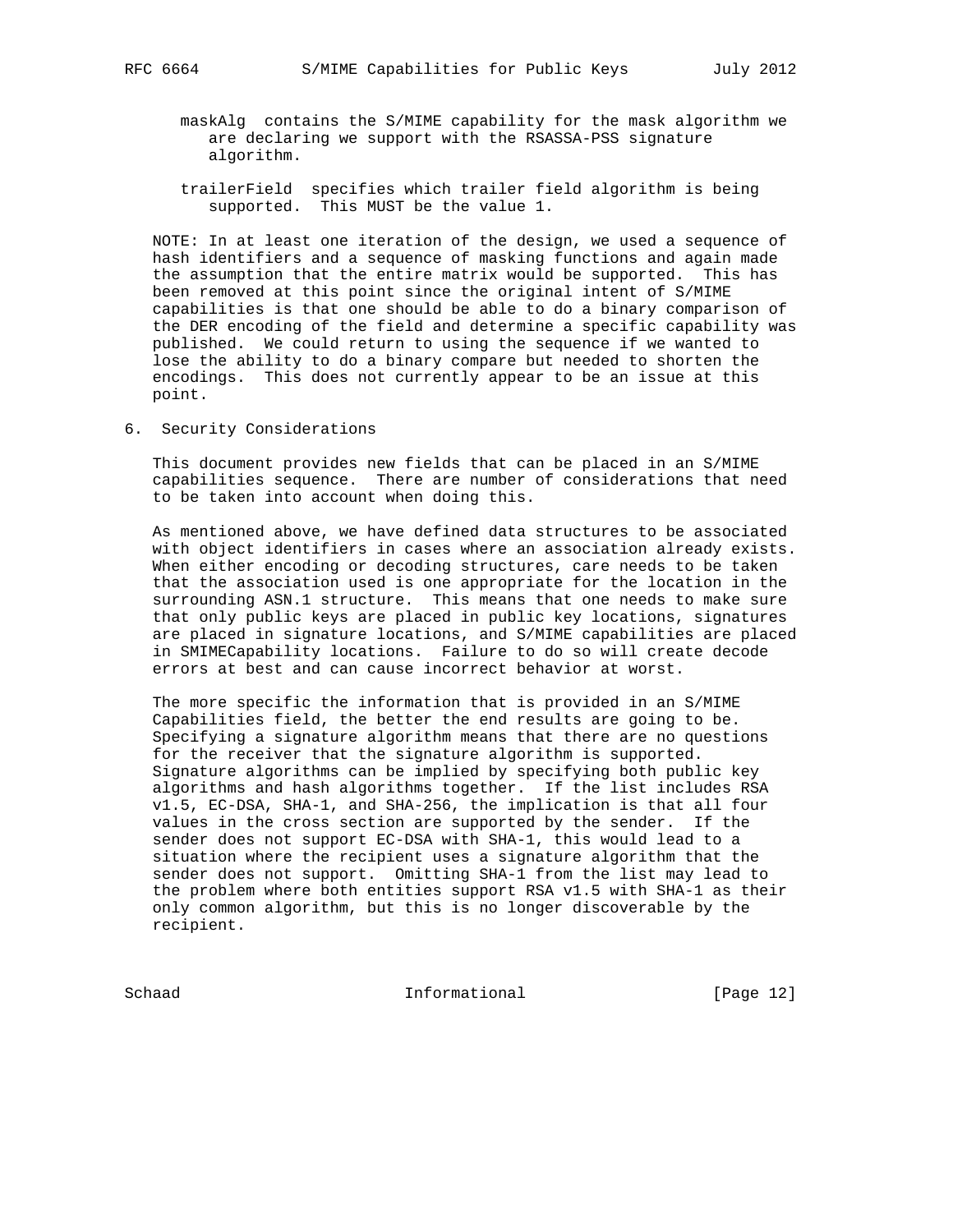As a general rule, providing more information about the algorithms that are supported is preferable. The more choices that are provided the recipient, the greater the likelihood that a common algorithm with good security can be used by both parties. However, one should avoid being exhaustive in providing the list of algorithms to the recipient. The greater the number of algorithms that are passed, the more difficult it is for a recipient to make intelligent decisions about which algorithm to use. This is a more significant problem when there are more than two entities involved in the "negotiation" of a common algorithm to be used (such as sending an encrypted S/MIME message where a common content encryption algorithm is needed). The larger the set of algorithms and the more recipients involved, the more memory and processing time will be needed in order to complete the decision-making process.

 The S/MIME capabilities are defined so that the order of algorithms in the sequence is meant to encode a preference order by the sender of the sequence. Many entities will ignore the order preference when making a decision either by using their own preferred order or using a random decision from a matrix.

- 7. References
- 7.1. Normative References
	- [RFC2119] Bradner, S., "Key words for use in RFCs to Indicate Requirement Levels", BCP 14, RFC 2119, March 1997.
	- [RFC3279] Bassham, L., Polk, W., and R. Housley, "Algorithms and Identifiers for the Internet X.509 Public Key Infrastructure Certificate and Certificate Revocation List (CRL) Profile", RFC 3279, April 2002.
	- [RFC4055] Schaad, J., Kaliski, B., and R. Housley, "Additional Algorithms and Identifiers for RSA Cryptography for use in the Internet X.509 Public Key Infrastructure Certificate and Certificate Revocation List (CRL) Profile", RFC 4055, June 2005.
	- [RFC5480] Turner, S., Brown, D., Yiu, K., Housley, R., and T. Polk, "Elliptic Curve Cryptography Subject Public Key Information", RFC 5480, March 2009.

#### 7.2. Informative References

 [NIST-SIZES] Barker, E., Barker, W., Burr, W., Polk, W., and M. Smid, "Recommendation for Key Management -- Part 1: General", NIST Special Publication 800-57, March 2007.

Schaad **Informational Informational** [Page 13]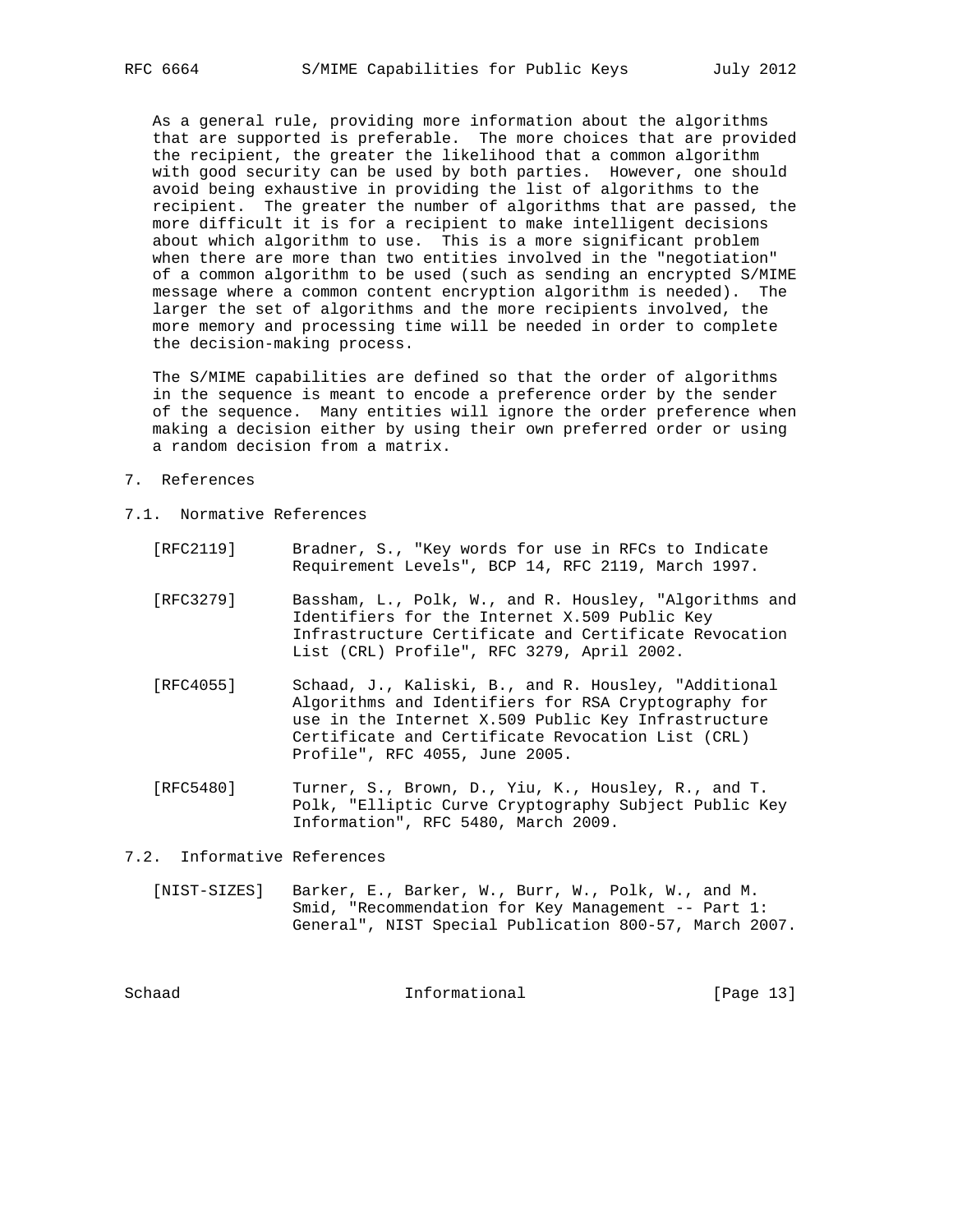- [RFC4262] Santesson, S., "X.509 Certificate Extension for Secure/Multipurpose Internet Mail Extensions (S/MIME) Capabilities", RFC 4262, December 2005.
- [RFC5912] Hoffman, P. and J. Schaad, "New ASN.1 Modules for the Public Key Infrastructure Using X.509 (PKIX)", RFC 5912, June 2010.
- [RFC6277] Santesson, S. and P. Hallam-Baker, "Online Certificate Status Protocol Algorithm Agility", RFC 6277, June 2011.
- [SMIME-MSG] Ramsdell, B. and S. Turner, "Secure/Multipurpose Internet Mail Extensions (S/MIME) Version 3.2 Message Specification", RFC 5751, January 2010.
- [SMIMEv3-MSG] Ramsdell, B., "S/MIME Version 3 Message Specification", RFC 2633, June 1999.

Schaad Informational [Page 14]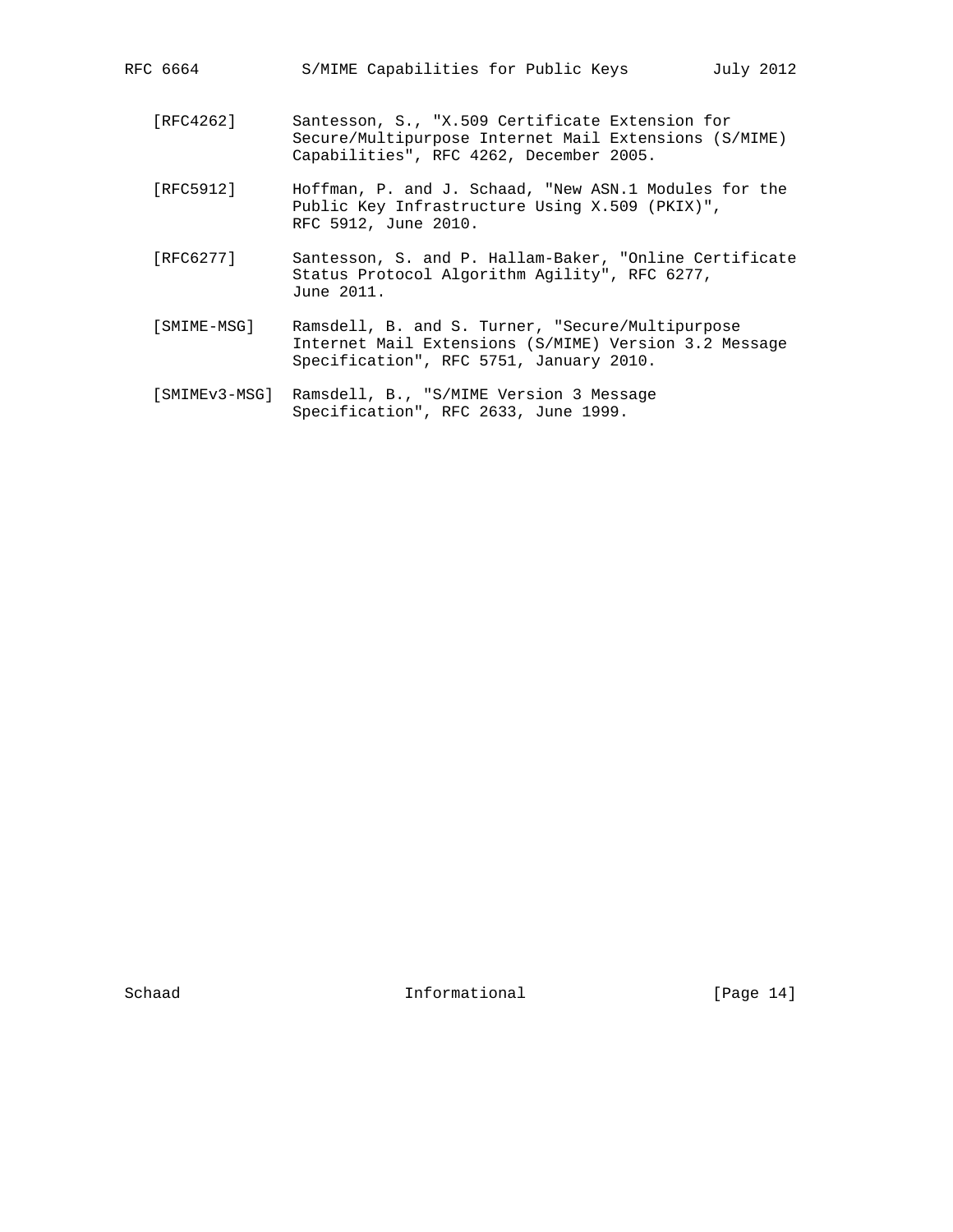## Appendix A. 2008 ASN.1 Module

```
 This appendix contains a module compatible with the work done to
   update the PKIX ASN.1 modules to recent versions of the ASN.1
   specifications [RFC5912]. This appendix is to be considered
   informational per the current direction of the PKIX working group.
   PUBLIC-KEY-SMIME-CAPABILITIES
      \{ iso(1) identified-organization(3) dod(6) internet(1)
        security(5) mechanisms(5) pkix(7) id-mod(0)
         id-mod-pubKeySMIMECaps-08(78) }
   DEFINITIONS ::=
   BEGIN
       IMPORTS
       SMIME-CAPS, PUBLIC-KEY, SMIMECapability
       FROM AlgorithmInformation-2009
         \{ iso(1) <i>identified-organization(3) <math> dod(6) <i>internet(1)</i>security(5) mechanisms(5) pkix(7) id-mod(0)
            id-mod-algorithmInformation-02(58)}
       pk-rsa, pk-dsa, pk-dh, pk-ec, pk-ecDH, pk-ecMQV, ECParameters
       FROM PKIXAlgs-2009
         \{ iso(1) <i>identified-organization(3) <math> dod(6) <i>internet(1)</i>security(5) mechanisms(5) pkix(7) id-mod(0)
            id-mod-pkix1-algorithms2008-02(56) }
       pk-rsaSSA-PSS, pk-rsaES-OAEP, sa-rsaSSA-PSS,
       HashAlgorithms, id-mgf1
       FROM PKIX1-PSS-OAEP-Algorithms-2009
         \{ iso(1) <i>identified-organization(3) <math> dod(6) <i>internet(1)</i>security(5) mechanisms(5) pkix(7) id-mod(0)
            id-mod-pkix1-rsa-pkalgs-02(54)}
       ;
      - - -- Define a set containing all of the S/MIME capabilities defined
       -- by this document.
 --
       SMimeCaps SMIME-CAPS ::= {
         PubKeys-SMimeCaps |
          scap-sa-rsaSSA-PSS
       }
       PubKeys-SMimeCaps SMIME-CAPS ::= {
          scap-pk-rsa | scap-pk-rsaSSA-PSS |
          scap-pk-dsa |
          scap-pk-ec | scap-pk-ecDH | scap-pk-ecMQV
```
Schaad **Informational Informational** [Page 15]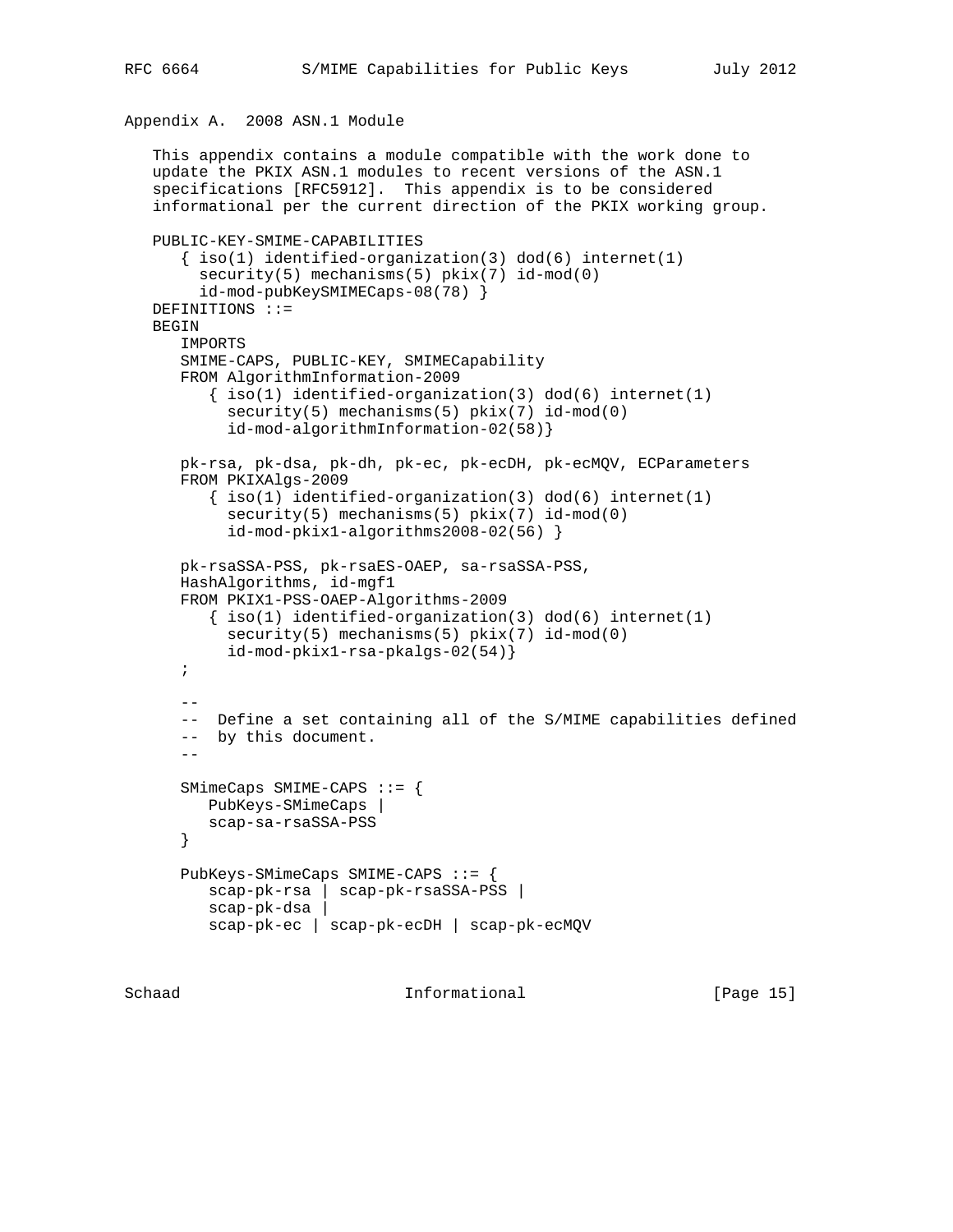```
 }
       --
       -- We defined RSA keys from the modules in RFC 3279 and RFC 4055.
      - - scap-pk-rsa SMIME-CAPS ::= {
       TYPE RSAKeyCapabilities
        IDENTIFIED BY pk-rsa.&id
      }
      RSAKeyCapabilities ::= SEQUENCE {
minKeySize RSAKeySize,
 maxKeySize RSAKeySize OPTIONAL
      }
      RSAKeySize ::= INTEGER (1024 | 2048 | 3072 | 4096 | 7680 |
                               8192 | 15360, ...)
      scap-pk-rsaES-OAEP SMIME-CAPS ::= {
        TYPE RSAKeyCapabilities
        IDENTIFIED BY pk-rsaES-OAEP.&id
      }
      scap-pk-rsaSSA-PSS SMIME-CAPS ::= {
        TYPE RSAKeyCapabilities
        IDENTIFIED BY pk-rsaSSA-PSS.&id
      }
      scap-sa-rsaSSA-PSS SMIME-CAPS ::= {
         TYPE RsaSsa-Pss-sig-caps
         IDENTIFIED BY sa-rsaSSA-PSS.&id
      }
      RsaSsa-Pss-sig-caps ::= SEQUENCE {
         hashAlg SMIMECapability{{ MaskAlgorithmSet }},
        {{\sf maskAlg}} SMIMECapability{\{\}}, ... {\} OPTIONAL,
         trailerField INTEGER DEFAULT 1
      }
      scap-mf-mgf1 SMIME-CAPS ::= {
         TYPE SMIMECapability{{ ... }}
         IDENTIFIED BY id-mgf1
      }
     MaskAlgorithmSet SMIME-CAPS ::= {scap-mf-mgf1, ...}
```
Schaad **Informational Informational** [Page 16]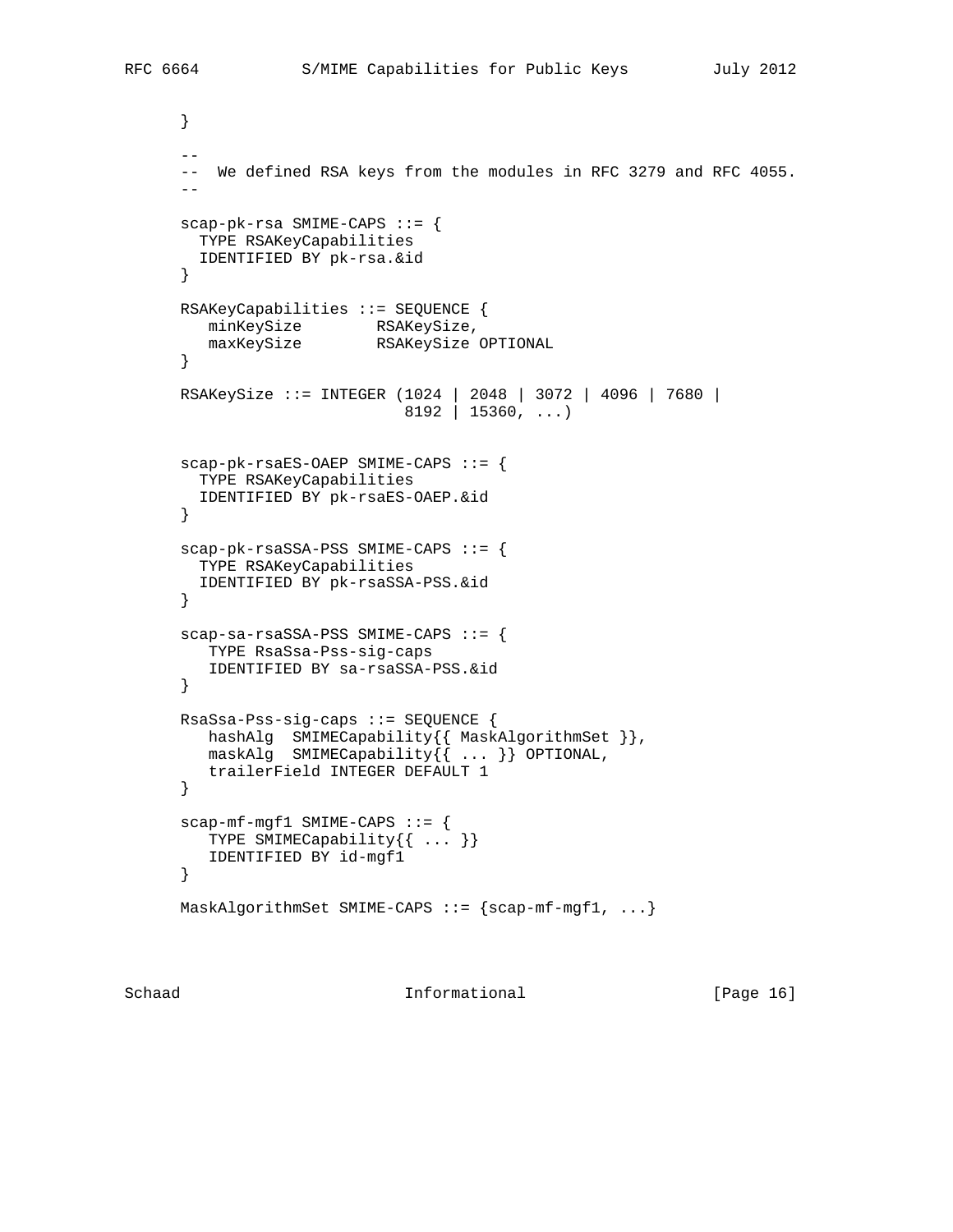```
 --
      -- We define DH/DSA keys from the module in RFC 3279.
 --
      scap-pk-dsa SMIME-CAPS ::= {
       TYPE DSAKeyCapabilities
       IDENTIFIED BY pk-dsa.&id
      }
      DSAKeyCapabilities ::= CHOICE {
        keySizes [0] SEQUENCE {<br>minKeySize DSAKey
minKeySize DSAKeySize,
maxKeySize DSAKeySize OPTIONAL,
maxSizeP [1] INTEGER OPTIONAL,
maxSizeQ [2] INTEGER OPTIONAL,
            maxSizeG [3] INTEGER OPTIONAL
         },
         keyParams [1] pk-dsa.&Params
      }
      DSAKeySize ::= INTEGER (1024 | 2048 | 3072 | 7680 | 15360 )
      scap-pk-dh SMIME-CAPS ::= {
       TYPE DSAKeyCapabilities
       IDENTIFIED BY pk-dh.&id
      }
      --
      -- We define Elliptic Curve keys from the module in RFC 3279.
 --
      scap-pk-ec SMIME-CAPS ::= {
        TYPE EC-SMimeCaps
        IDENTIFIED BY pk-ec.&id
      }
     EC-SMinecaps := SEQUENCE (SIZE (1..MAX)) OF ECParameters scap-pk-ecDH SMIME-CAPS ::= {
       TYPE EC-SMimeCaps
       IDENTIFIED BY pk-ecDH.&id
      }
      scap-pk-ecMQV SMIME-CAPS ::= {
       TYPE EC-SMimeCaps
       IDENTIFIED BY pk-ecMQV.&id
```
}

Schaad **Informational Informational** [Page 17]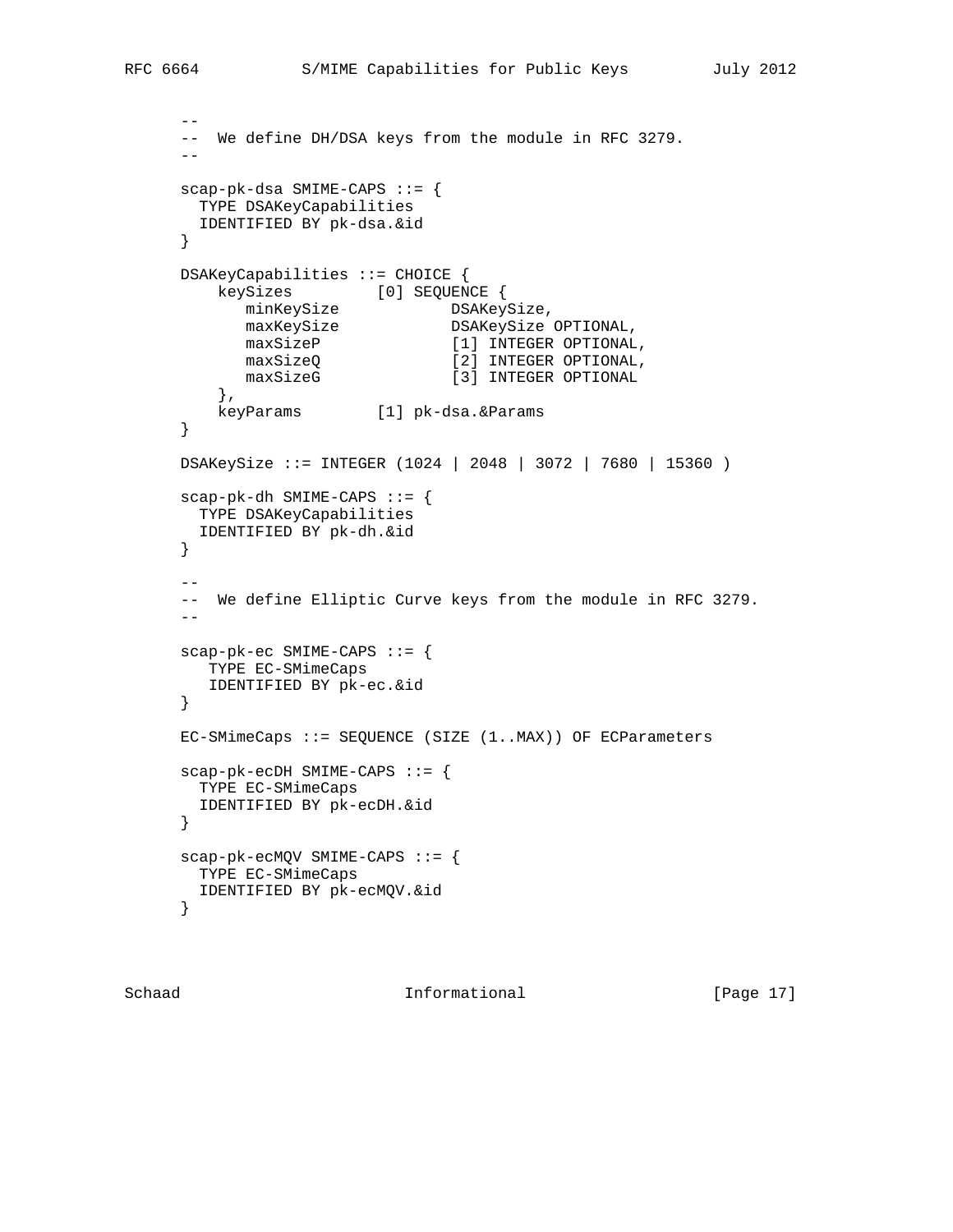END

```
Appendix B. 1988 ASN.1 Module
    This appendix contains the normative ASN.1 module for this document.
    PUBLIC-KEY-SMIME-CAPABILITIES-88
      \{ iso(1) <i>identified-organization(3) <math> dod(6) <i>internet(1)</i>security(5) mechanisms(5) pkix(7) id-mod(0)
         id-mod-pubKeySMIMECaps-88(77) }
    DEFINITIONS ::=
    BEGIN
       IMPORTS
       ECParameters
       FROM PKIX1Algorithms2008
            { iso(1) identified-organization(3) dod(6)
              internet(1) security(5) mechanisms(5) pkix(7) id-mod(0)
              45 }
       id-mgf1
       FROM PKIX1-PSS-OAEP-Algorithms
            \{ iso(1) <i>identified-organization(3) <math> dod(6)</math> internet(1) security(5) mechanisms(5) pkix(7) id-mod(0)
              id-mod-pkix1-rsa-pkalgs(33) }
       AlgorithmIdentifier
       FROM PKIX1Explicit88
           \{ iso(1) <i>identified-organization(3) <math> dod(6) <i>internet(1)</i>security(5) mechanisms(5) pkix(7) id-mod(0)
            id-pkix1-explicit(18) }
       ;
      - - -- We define RSA keys from the modules in RFC 3279 and RFC 4055.
      - RSAKeyCapabilities ::= SEQUENCE {
          minKeySize RSAKeySize,
          maxKeySize RSAKeySize OPTIONAL
       }
       RSAKeySize ::= INTEGER (1024 | 2048 | 3072 | 4096 | 7680 |
                                8192 | 15360, ...)
       RsaSsa-Pss-sig-caps ::= SEQUENCE {
```
Schaad **Informational Informational** [Page 18]